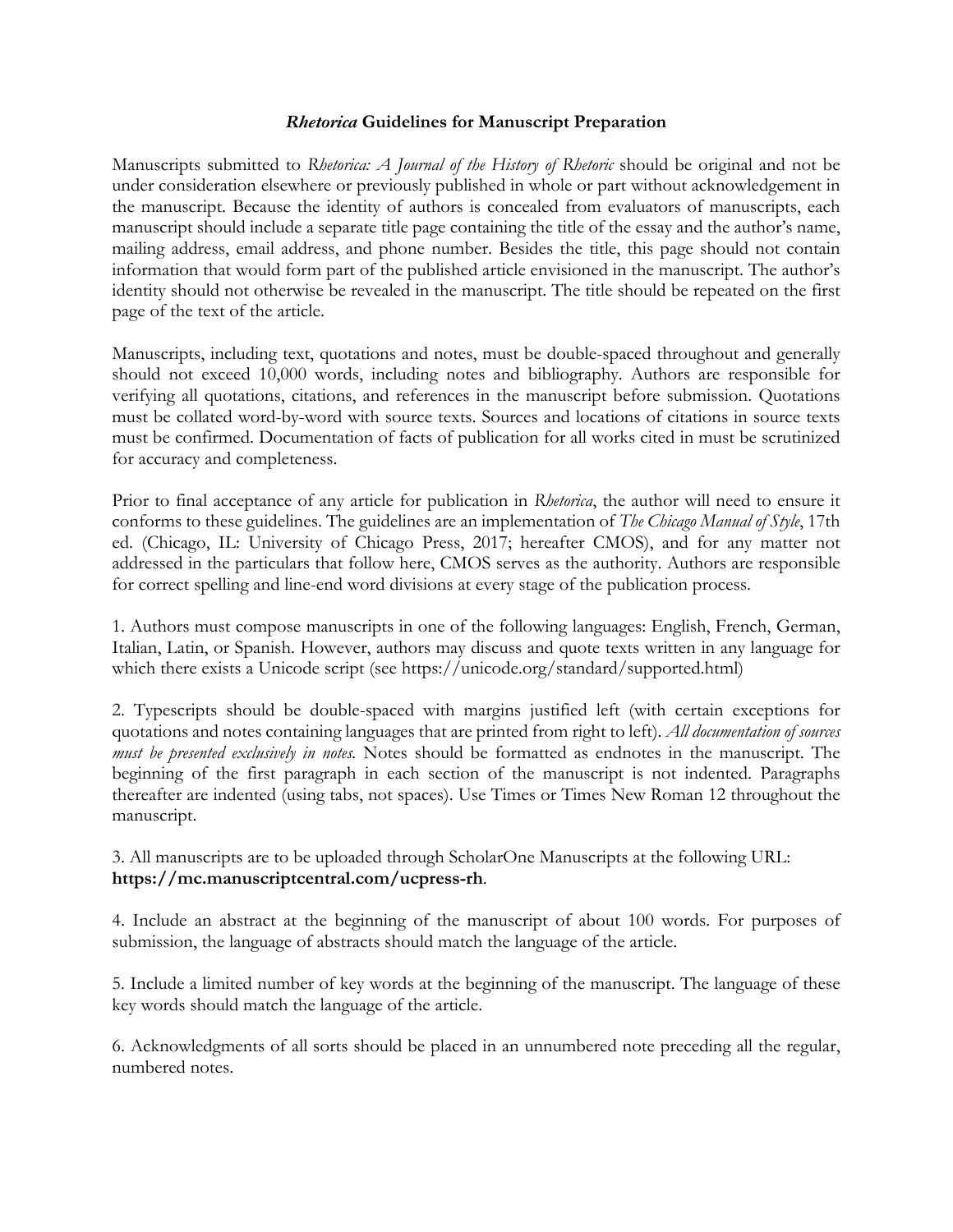7. If your manuscript includes a non-Latin script (e.g., polytonic Greek or Arabic), submit the text with that script in Unicode. If your manuscript includes a Latin script with diacritics or any non-Latin script, accompany your manuscript with a complete manuscript in PDF.

8. Long quotations should be printed as separate, fully indented paragraphs (without quotation marks), set off from the surrounding text by one empty line before and after the quotation. Short quotations (fewer than 100 words) should be inserted within paragraphs of the text and enclosed by double quotation marks. Short phrases transliterated in Latin script from languages that employ non-Latin scripts should be italicized (at least in their first instance, CMOS 11.75). Transliterations of Arabic, Chinese, Japanese, Hebrew, Russian, South Asian, and classical Greek should conform to the specifications set out by CMOS (11.71–111). (Note especially that classical Greek transliterations require macrons over the letters representing eta [ē] and omega [ō].) For other non-Latin scripts, authors should document the source for transliteration principles used in their manuscripts.

9. Authors may quote either in translation or in the original language, depending on the point they are making. However, when consultation of primary sources is important for the argument, the primary source should be provided in the original language. Original language quotations must be accompanied by translations either immediately following the quotation or in a note. Where notes contain passages in the original language, a translation must appear in the note as well. If translations are not created by the author, the translator must be identified in documentation. Italics (not underlines) should be used for titles of books, periodicals, works of art, and short phrases in foreign languages.

10. Notes should be confined mainly to bibliographical references and quotations. Use the normal endnote feature of your word-processing program. Bibliographical references should be given in full (except for published page ranges) in the first note where a work is mentioned. In subsequent notes, that work may be referred to in a shortened, but clear form. Immediately following a full or shortened reference to a single source, references *to that source* may be achieved by placing page numbers in parenthesis (CMOS 13.66, 14.34)

11. Places of publication must be documented for all books. Publishers must be documented for books from 1900 onward (CMOS 14.128). However, it is permissible and often preferable to include publisher names for books published before 1900. Titles of journals and series must be presented in full.

12. Avoid using ibid, idem, op. cit., or loc. cit. in notes or parenthetical citations (CMS 14.34-36).

13. Notes should very rarely include cross-references to page numbers or note numbers in the manuscript. When employed, cross-references must be assiduously verified in article proof sheets (CMOS 14.28).

14. Do not use "quoted in" (or secondary source) citations except when necessary and, then, only with scrupulous attention to full documentation of both the original source as well as the secondary source that provides information about the original source (CMOS 14.260). "Quoted in" is necessary when the original source no longer exists (e.g., a manuscript lost or destroyed) or the original source is very difficult to access (e.g., a pamphlet in a private collection or an article in a journal available only in a few libraries worldwide).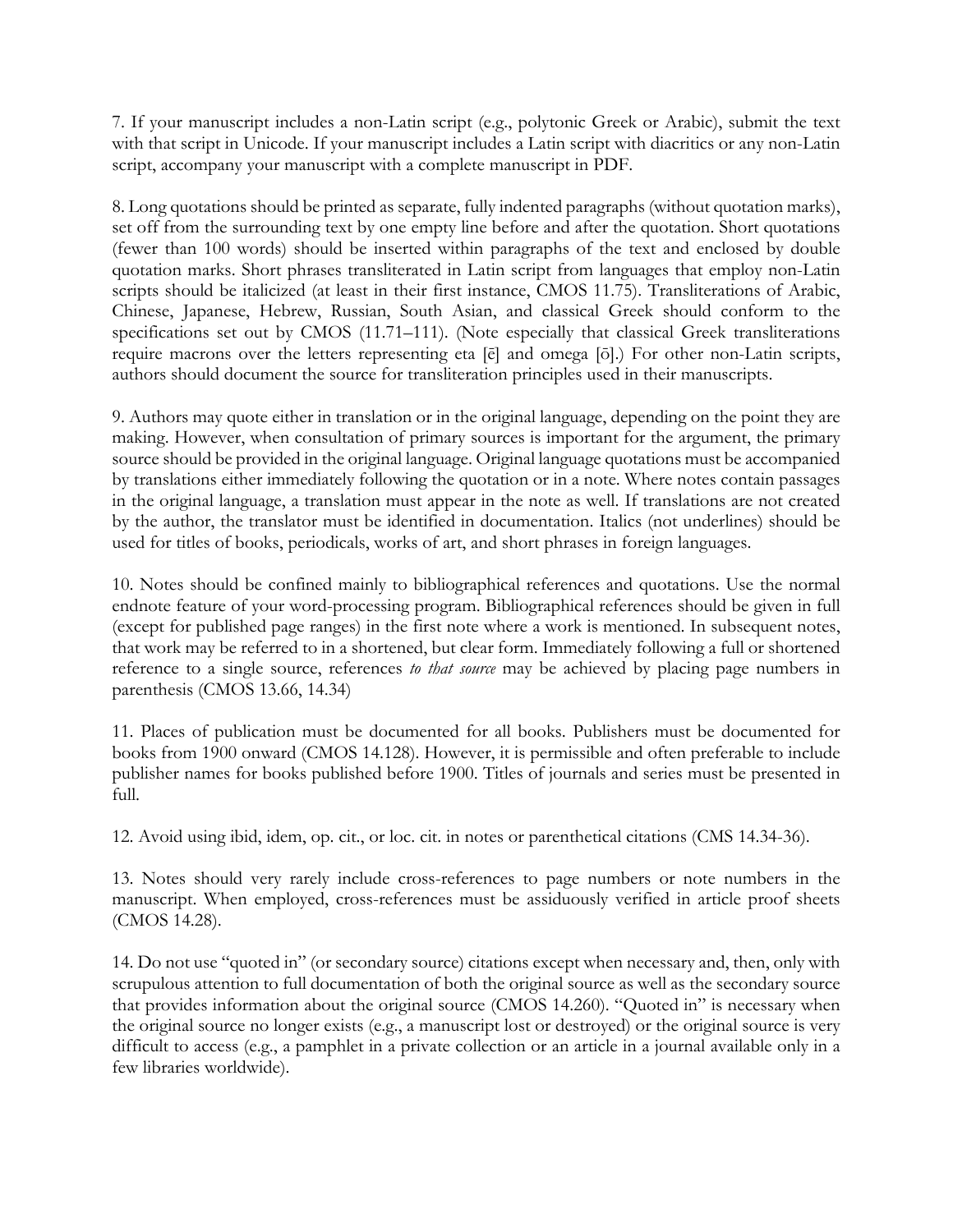15. Documentation of sources cited for the first and subsequent times should be composed consistent with the following samples:

## *Journal Article*

Sophie Gotteland, "Le Contre Timarque d'Eschine: prolégomènes à un Art rhétorique?" *Rhetorica: A Journal of the History of Rhetoric* 39, no. 4 (Autumn 2021): 410–11, https://doi.org/10.1525/rh.2021.39.4.410.

Gotteland, "Le Contre Timarque," 410-11.

## *Chapter in a Single-Authored Book*

Salvador Mas Torres, "Más sobre politica: cuestiones retóricas," in *Epicuro, epicúreos y el epicureísmo en Roma*, Artes y humanidades (Madrid: Universidad Nacional de Educación a Distancia, 2018), 414.

Mas Torres, "Más sobre politica: cuestiones retóricas," 414.

## *Chapter in Multi-Authored, Edited Book*

Dietmar Till, "Nach der Topik. Zur Lehre von der Invention im 18. Jahrhundert," in *Pithanologie: Exemplarische Studien zum Überzeugenden*, ed. Michael Pietsch and Markus Mülke, Rhetorik— Forschungen 23 (Berlin: De Gruyter, 2020), 269.

Till, "Nach der Topik," 269.

# *Edition of Primary Text*

Gualtiero Calboli, ed., trans., comm., "Prolegomena," in *Cornifici seu Incerti Auctoris Rhetorica ad C. Herennium*, 3 vols., Samlung wissenschaftllicher Commentare (Berlin: De Gruyter, 2020), 1: 110.

Calboli, "Prolegomena," 1: 110.

### *Translation*

David C. Mirhady, ed. and trans., introduction to *Rhetoric to Alexander*, in Aristotle. *Problems, Volume II: Books 20-38. Rhetoric to Alexander*, ed. and trans. Robert Mayhew, David C. Mirhady, Loeb Classical Library 317 (Cambridge, MA: Harvard University Press, 2011), 451.

Mirhady, *Rhetoric to Alexander*, 451.

### *Single-Authored Book*

Rita Copeland, *Emotion and the History of Rhetoric in the Middle Ages*, Oxford Studies in Medieval Literature and Culture (Oxford: Oxford University Press, 2021), 134.

Copeland, *Emotion and the History of Rhetoric*, 134.